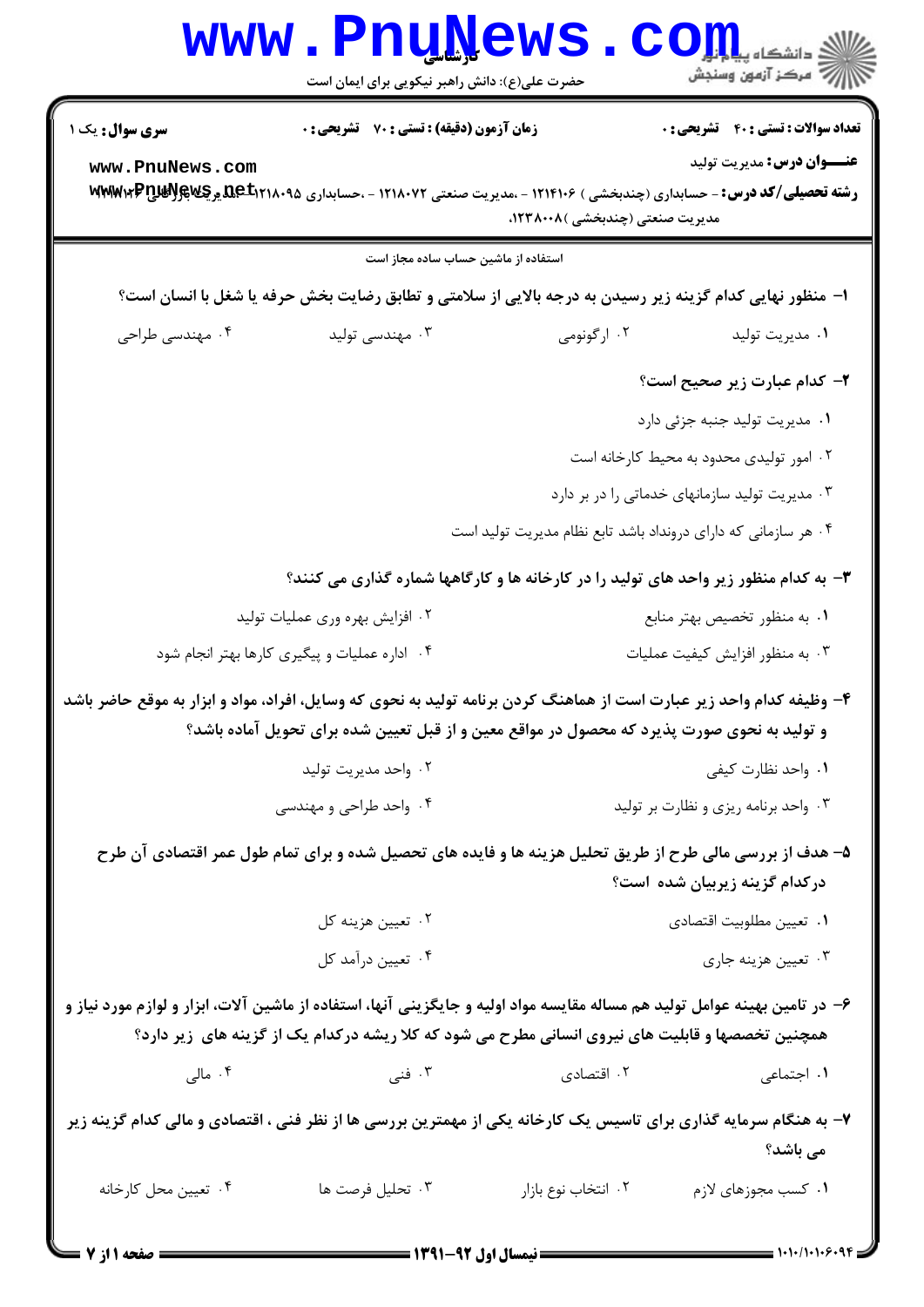|                                                                                                                                                                                            | <b>www.PnuNews</b><br>حضرت علی(ع): دانش راهبر نیکویی برای ایمان است                                         |                                                                                       | الاد دانشگاه پي <mark>ام</mark> لو <mark>ر</mark><br>   > مرکز آزمون وسنجش |  |
|--------------------------------------------------------------------------------------------------------------------------------------------------------------------------------------------|-------------------------------------------------------------------------------------------------------------|---------------------------------------------------------------------------------------|----------------------------------------------------------------------------|--|
| <b>سری سوال : ۱ یک</b>                                                                                                                                                                     | زمان آزمون (دقیقه) : تستی : 70 گشریحی : 0                                                                   |                                                                                       | <b>تعداد سوالات : تستی : 40 قشریحی : 0</b>                                 |  |
| www.PnuNews.com<br><b>رشته تحصیلی/کد درس:</b> حسابداری (چندبخشی ) ۱۲۱۴۱۰۶ - ،مدیریت صنعتی ۱۲۱۸۰۷۲ - ،حسابداری ۱۲۱۸۰۹۵ <b>-ABC مخیر وظهلیا www.ARA</b> y<br>،مدیریت صنعتی (چندبخشی )۱۲۳۸۰۰۸ |                                                                                                             |                                                                                       | <b>عنـــوان درس:</b> مديريت توليد                                          |  |
|                                                                                                                                                                                            |                                                                                                             | ۸– کارخانجات نساجی و قند را در چه جاهایی نمی توان بنا کرد؟                            |                                                                            |  |
|                                                                                                                                                                                            | ۰۲ نواحی مرطوب که وزش باد زیاد است                                                                          |                                                                                       | ۰۱ نواحی مرطوب                                                             |  |
|                                                                                                                                                                                            | ۰۴ نواحی که وزش باد زیاد است                                                                                |                                                                                       | ۰۳ نواحی خشک                                                               |  |
|                                                                                                                                                                                            |                                                                                                             | ۹- کدامیک از گزینه های زیر از معایب طرح جا و مکان براساس محصول است؟                   |                                                                            |  |
|                                                                                                                                                                                            | ۰۲ عمل بازرسی و نظارت کیفی پر هزینه است                                                                     | ۰۱ برنامه ریزی و نظارت بر تولید نسبتاً پیچیده است                                     |                                                                            |  |
|                                                                                                                                                                                            | ۰۴ سرپرستی خط تولید معمولاً جنبه عمومی دارد                                                                 | ۰۳ دوره تولید کند است                                                                 |                                                                            |  |
|                                                                                                                                                                                            |                                                                                                             | ۱۰– کدام گزینه از مزایای طرح استقرار براساس فرایند عملیات است؟                        |                                                                            |  |
|                                                                                                                                                                                            | ۰۲ حمل و نقل مواد ارزانتر است                                                                               | ٠١ انعطاف پذيري زياد است                                                              |                                                                            |  |
|                                                                                                                                                                                            | ۰۴ به فضای کمتری نیاز است                                                                                   | ۰۳ زمان کل تولید عموماً کوتاهتر است                                                   |                                                                            |  |
|                                                                                                                                                                                            |                                                                                                             |                                                                                       | 11- بایگانی موقت را باکدام نماد زیر نمایش می دهند؟                         |  |
| ۰۴ بیضی                                                                                                                                                                                    | ۰۳ مربع                                                                                                     | ۰۲ مثلث وارونه                                                                        | ٠١ مثلث ايستاده                                                            |  |
|                                                                                                                                                                                            |                                                                                                             |                                                                                       | ۱۲- منظور از تعمیرات و نگهداری از نظر مدیریت چیست؟                         |  |
|                                                                                                                                                                                            | ۰۲ كاهش هزينه تعميرات                                                                                       | ٠١ افزايش قابليت اعتماد ماشين آلات                                                    |                                                                            |  |
|                                                                                                                                                                                            | ۰۴ كاهش تعميرات                                                                                             | ٠٣ افزايش كيفيت توليد                                                                 |                                                                            |  |
|                                                                                                                                                                                            |                                                                                                             | ۱۳- در کدام مورد زیر ، ابزار و ماشین ها به کلی با ابزار و ماشین های جدید عوض می شوند؟ |                                                                            |  |
| ۰۴ تجدید و نو سازی                                                                                                                                                                         | ۰۳ تعمیرات حفاظتی                                                                                           | ۰۲ تعمیرات اتفاقی                                                                     | ۰۱ تعمیرات اساسی                                                           |  |
|                                                                                                                                                                                            |                                                                                                             | ۱۴- لازم است توالی منطقی حرکات بر کدام مبنای زیر ایجاد و ابداع شود؟                   |                                                                            |  |
|                                                                                                                                                                                            | ۰۲ پیچیده ترین و بیشترین حرکات اساسی                                                                        |                                                                                       | ۰۱ پیچیده ترین حرکات                                                       |  |
| ۰۴ ساده ترین و بیشترین حرکات جزئی                                                                                                                                                          |                                                                                                             | ۰۳ ساده ترین و کمترین حرکات اساسی                                                     |                                                                            |  |
|                                                                                                                                                                                            | ۱۵– در کرونومتر با سیستم دهدهی دقیقه وقتی که عقربه بزرگ نصف یک دور کامل را طی می کند زمان طی شده چقدر خواهد |                                                                                       | يود؟                                                                       |  |
| ۰۴ سی ثانیه                                                                                                                                                                                | ۰۳ سی دقیقه                                                                                                 | ۰۲ یک دهم دقیقه                                                                       | ۰۱ یک صدم دقیقه                                                            |  |
|                                                                                                                                                                                            |                                                                                                             |                                                                                       |                                                                            |  |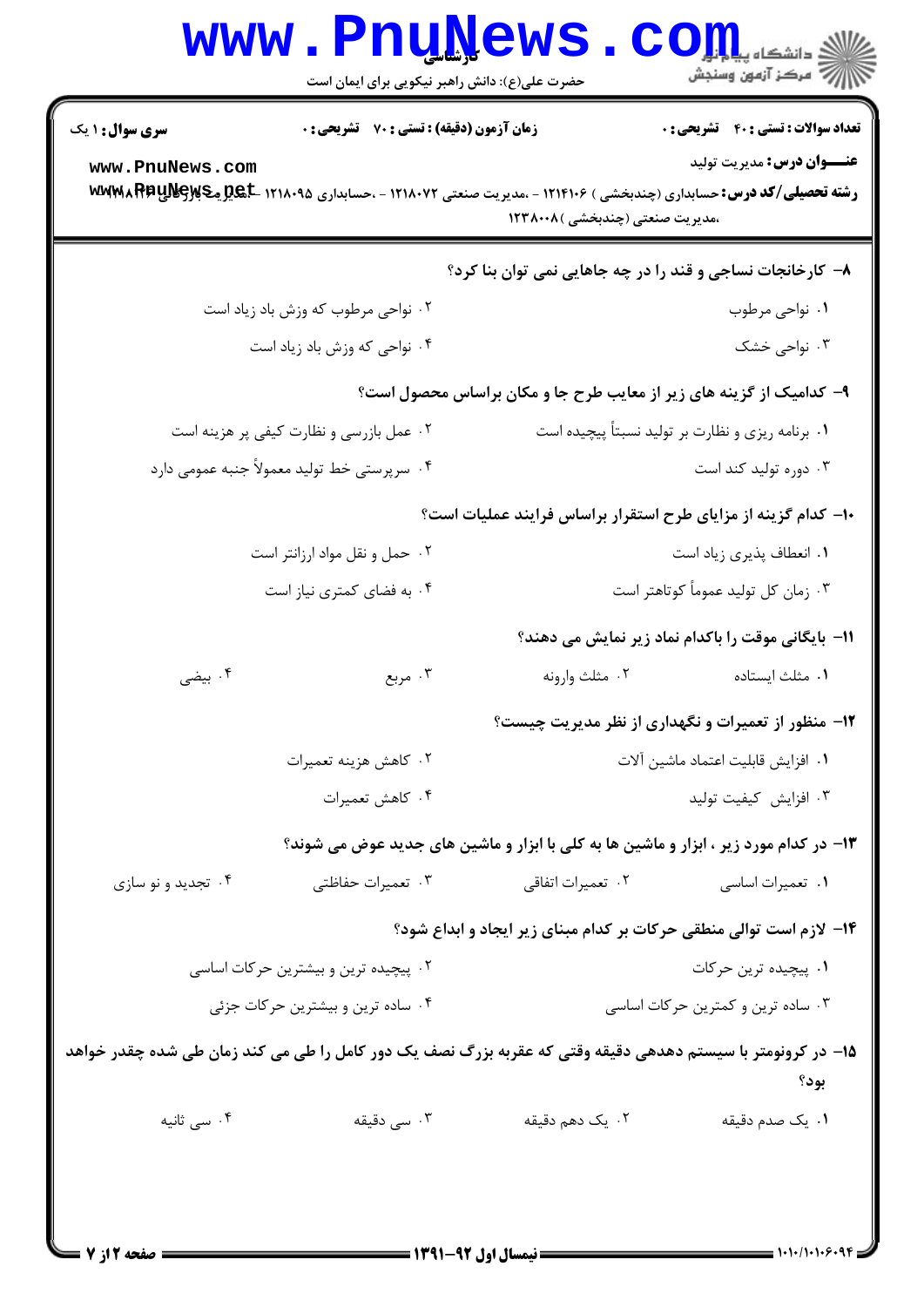|                                                                                                                                                                            |                                           | حضرت علی(ع): دانش راهبر نیکویی برای ایمان است                                           |                                                                                                            |  |
|----------------------------------------------------------------------------------------------------------------------------------------------------------------------------|-------------------------------------------|-----------------------------------------------------------------------------------------|------------------------------------------------------------------------------------------------------------|--|
| <b>سری سوال : ۱ یک</b><br>www.PnuNews.com<br><b>رشته تحصیلی/کد درس:</b> حسابداری (چندبخشی ) ۱۲۱۴۱۰۶ - ،مدیریت صنعتی ۱۲۱۸۰۷۲ - ،حسابداری ۱۲۱۸۰۹۵ <b>-ABL میآیادیا wzwrw</b> | زمان آزمون (دقیقه) : تستی : 70 گشریحی : 0 | ،مدیریت صنعتی (چندبخشی )۱۲۳۸۰۰۸                                                         | <b>تعداد سوالات : تستي : 40 ٪ تشريحي : 0</b><br><b>عنـــوان درس:</b> مديريت توليد                          |  |
| ۱۶- منظور از کدام گزینه زیر تجزیه و تحلیل حرکات به طرز صحیح و با توجه به اصول دانش مهندسی انسانی ( ارگونومی)،                                                              |                                           | مبانی لازم برای اجرای کار و تخصیص ارزشهای زمانی از پیش تعیین شده و ثابت محاسبه می باشد؟ |                                                                                                            |  |
|                                                                                                                                                                            | ۰۲ معیار زمانی از پیش تعیین شده           |                                                                                         | ۰۱ کارسنجی                                                                                                 |  |
|                                                                                                                                                                            | ۰۴ نمودار انسان- ماشين                    |                                                                                         | ۰۳ زمان سنجي                                                                                               |  |
|                                                                                                                                                                            |                                           |                                                                                         | <b>۱۷</b> - مرحله سوم زمان سنجی کدام است؟                                                                  |  |
|                                                                                                                                                                            | ۰۲ جمع آوری اطلاعات در مورد کار           | ٠١ تجزيه عمليات تشكيل دهنده كار به عوامل متشكله                                         |                                                                                                            |  |
|                                                                                                                                                                            | ۰۴ تعیین ضریب مهارت و کوشش                |                                                                                         | ۰۳ تعيين دفعات نمونه برداري                                                                                |  |
| ۱۸– اگر میزان کالای سفارش شده در هر بار کمتر شود، تعداد دفعات سفارش و هزینه سفارش سالیانه چگونه خواهد بود؟                                                                 |                                           |                                                                                         |                                                                                                            |  |
| ۰۴ بیشتر۔ کمتر                                                                                                                                                             | ۰۳ کمتر ـ کمتر                            | ۰۲ بیشتر۔بیشتر                                                                          | ۰۱ کمتر۔ بیشتر                                                                                             |  |
|                                                                                                                                                                            |                                           | ۱۹- با توجه به اطلاعات داده شده نیازمندیهای سالیانه چقدر می باشد؟                       |                                                                                                            |  |
|                                                                                                                                                                            |                                           |                                                                                         | هزینه هر بار سفارش ۲۰۰ریال                                                                                 |  |
|                                                                                                                                                                            |                                           |                                                                                         | هزینه نگهداری هر واحد کالا در ماه ۲۰ریال                                                                   |  |
|                                                                                                                                                                            |                                           | میزان مقرون به صرفه هر بار سفارش ۱۰۰ واحد کالا است.                                     |                                                                                                            |  |
| $90 \cdot \cdot \cdot$                                                                                                                                                     | 15                                        | $10$ $5$                                                                                | $9 \cdots$                                                                                                 |  |
|                                                                                                                                                                            |                                           | <b>30- با توجه به اطلاعات داده شده تعداد دفعات سفارش کدام است</b> ؟                     |                                                                                                            |  |
|                                                                                                                                                                            |                                           |                                                                                         | نیازمندیهای سالیانه ۵۰۰۰ می باشد                                                                           |  |
|                                                                                                                                                                            |                                           |                                                                                         | هزینه هر بار سفارش ۵۰ ریال                                                                                 |  |
|                                                                                                                                                                            |                                           |                                                                                         | هزینه نگهداری هر واحد کالا در ماه ۲ریال                                                                    |  |
| $\uparrow \uparrow / \uparrow \uparrow$ . $\uparrow$                                                                                                                       | $\lambda$ /9) $\cdot$ $\cdot$             | $\frac{1}{\sqrt{1}}$                                                                    | 11/Y.1                                                                                                     |  |
|                                                                                                                                                                            |                                           | <b>۲۱</b> - با توجه به اطلاعات داده شده مجموع هزینه های مورد انتظار چقدر است؟           | نیازمندیهای سالیانه ۵۰۰۰ می باشد<br>هزینه هر بار سفارش ۵۰ ریال<br>هزینه نگهداری هر واحد کالا در ماه ۶ ریال |  |
| 10                                                                                                                                                                         | $9 \cdots$ $5$                            | $\lambda \cdot \cdot \cdot \cdot \cdot \cdot \cdot \cdot \cdot$                         | $\Delta\Delta\cdots$ .                                                                                     |  |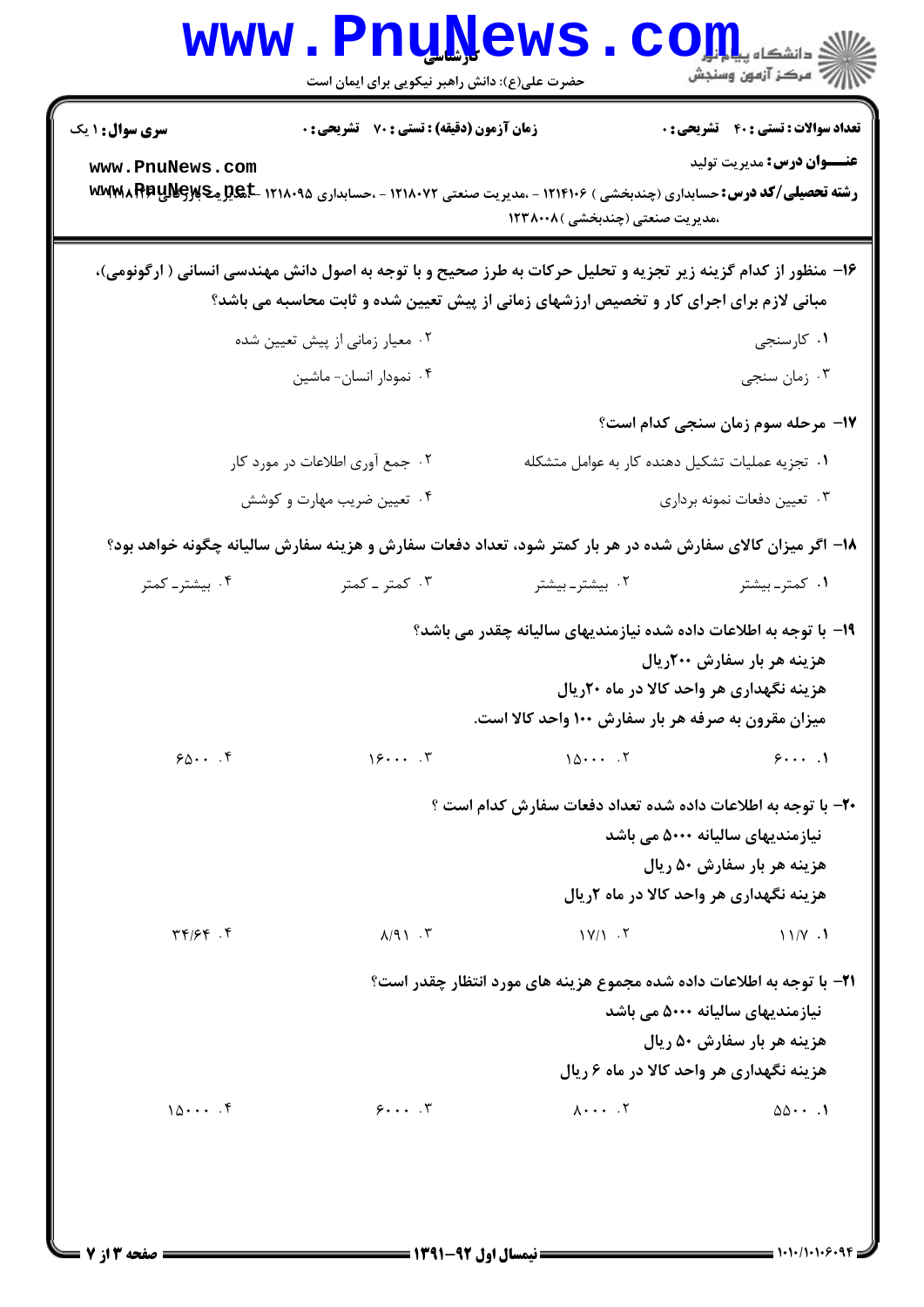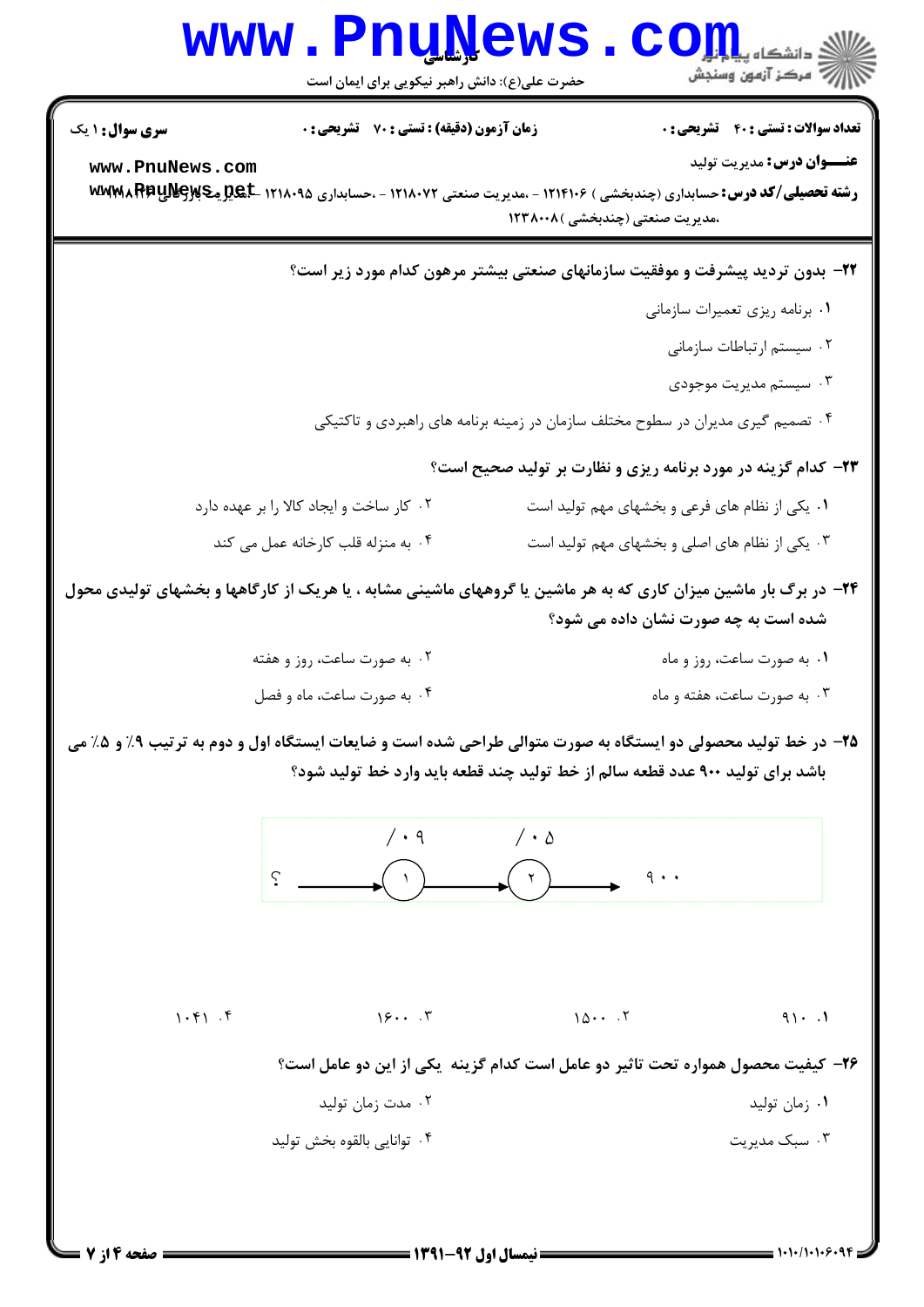|                                                                                                                         | <b>www.PnuNews</b><br>حضرت علی(ع): دانش راهبر نیکویی برای ایمان است                                              |                                                                                   | $\mathbf{C}\mathbf{O}$ $\mathbf{L}\mathbf{L}$ $\mathbf{L}$ $\mathbf{L}$ $\mathbf{L}\mathbf{S}$<br><i>الآ</i> " مرڪز آزمون وسنڊش                                   |  |  |
|-------------------------------------------------------------------------------------------------------------------------|------------------------------------------------------------------------------------------------------------------|-----------------------------------------------------------------------------------|-------------------------------------------------------------------------------------------------------------------------------------------------------------------|--|--|
| <b>سری سوال : ۱ یک</b>                                                                                                  | زمان آزمون (دقیقه) : تستی : 70 گشریحی : 0                                                                        |                                                                                   | <b>تعداد سوالات : تستي : 40 - تشريحي : 0</b>                                                                                                                      |  |  |
| www.PnuNews.com                                                                                                         |                                                                                                                  | ،مدیریت صنعتی (چندبخشی )۱۲۳۸۰۰۸                                                   | <b>عنـــوان درس:</b> مدیریت تولید<br><b>رشته تحصیلی/کد درس:</b> حسابداری (چندبخشی ) ۱۲۱۴۱۰۶ - ،مدیریت صنعتی ۱۲۱۸۰۷۲ - ،حسابداری ۱۲۱۸۰۹۵ ـ <b>BEX و WWMA RRUNG</b> |  |  |
|                                                                                                                         |                                                                                                                  |                                                                                   | ۲۷- برنامه نظارت بر کیفیت باید در مرحله اول وسیله ای برای کدام گزینه زیر به حساب آید؟                                                                             |  |  |
| ۰۴ بهبود کمی تولید                                                                                                      | ۰۳ بهبود کیفی تولید                                                                                              | ۰۲ صرفه جویی در تولید                                                             | ۰۱ ساختن نیروی انسانی                                                                                                                                             |  |  |
|                                                                                                                         |                                                                                                                  |                                                                                   | <b>۳۸</b> - کیفیت عملکرد با کدام مورد زیر مشخص می شود؟                                                                                                            |  |  |
| ۰۴ سرعت عملکرد                                                                                                          | ۰۳ تنوع عملکرد                                                                                                   | ۰۲ کیفیت طراحی                                                                    | ٠١ هزينه عملكرد                                                                                                                                                   |  |  |
|                                                                                                                         |                                                                                                                  |                                                                                   | ۲۹– در نمودار نظارت بر کیفیت محصول نمونه ها در کدام دامنه زیر قرار بگیرند نشاندهنده نظام تولید منظم و طبیعی است؟                                                  |  |  |
| UWL. LWL دامنه                                                                                                          | ۰۳ دامنه UWL، LCL .                                                                                              | ۰۲ دامنه UCL، LWL ۱۰                                                              | 1. دامنه UCL، LCL .                                                                                                                                               |  |  |
| ۳۰– اگر تولید یک کارخانه براساس نمودار بهنجار و طبیعی انجام شود و میانگین نمونه ها ۶ و انحراف معیار ۵ /۰ باشد. ۹۹/۷۳٪   |                                                                                                                  |                                                                                   | نمونه ها در چه دامنه ای قرار می گیرد؟                                                                                                                             |  |  |
| ۴/۵ و ۴/۵ $\sim$                                                                                                        | $Y/\Delta$ و ۶/۵ $Y$                                                                                             | ۲. ۹/۵ و ۴/۵                                                                      | ۰۱. ۷/۵ و ۳/۵                                                                                                                                                     |  |  |
| ۳۱−  با توجه به فرمول نمودار $d$ برای بازرسی کیفیتی از یک خط تولید ۲۰ نمونه ۱۵۰ تایی انخاب شده به طوری که میانگین تعداد |                                                                                                                  | خرابی ها ۳/۶ محاسبه شده است حالا میانگین درصد خرابی کدام گزینه خواهد بود؟         |                                                                                                                                                                   |  |  |
| .1.91.9                                                                                                                 | .19.1                                                                                                            | $.7 - 79$                                                                         | $\cdot/\cdot \wedge \vee \cdot \wedge$                                                                                                                            |  |  |
|                                                                                                                         | 33- برای کنترل نواقصی از قبیل خراب بودن میخ پرچ و لکه های رنگ و گره های پارچه از کدام نمودار زیر استفاده می شود؟ |                                                                                   |                                                                                                                                                                   |  |  |
| ۰۴ نمودارR                                                                                                              | $P$ ۰۳ نمودار $\cdot$ ۳                                                                                          | ۰۲ نمودارd                                                                        | ۰۱ نمودار C                                                                                                                                                       |  |  |
|                                                                                                                         |                                                                                                                  |                                                                                   | ۳۳- کدام گزینه در مورد نمودار سربه سر صحیح بیان شده است؟                                                                                                          |  |  |
|                                                                                                                         |                                                                                                                  |                                                                                   | ۰۱ از نمودار سربه سر در بلند مدت استفاده می شود                                                                                                                   |  |  |
|                                                                                                                         | ۰۲ از نمودار سربه سر در شرایط ارزیابی اطلاعات ناقص استفاده می شود                                                |                                                                                   |                                                                                                                                                                   |  |  |
|                                                                                                                         | ۰۳ در نمودار سر به سر فرض بر این است که هزینه های ثابت ثابتند                                                    |                                                                                   |                                                                                                                                                                   |  |  |
|                                                                                                                         |                                                                                                                  | ۰۴ در نمودار سر به سر فرض بر این است که هزینه های متغیر به صورت یکنواخت و متغیرند |                                                                                                                                                                   |  |  |
|                                                                                                                         | ۳۴- کدام جمله زیر صحیح است؟                                                                                      |                                                                                   |                                                                                                                                                                   |  |  |
|                                                                                                                         |                                                                                                                  |                                                                                   | ٠١. پرت برای طرح های تکراری به کار می رود                                                                                                                         |  |  |
|                                                                                                                         |                                                                                                                  |                                                                                   | ۰۲ پرت برای طرح هایی که تجربه اجرایی ندارند به کار می رود                                                                                                         |  |  |
|                                                                                                                         |                                                                                                                  |                                                                                   | ۰۳ هدف پرت و سی پی ام متفاوت است                                                                                                                                  |  |  |
|                                                                                                                         |                                                                                                                  | ۰۴ پرت برای طرح هایی که معمولاً سوابقی در مورد هزینه دارند به کار می رود          |                                                                                                                                                                   |  |  |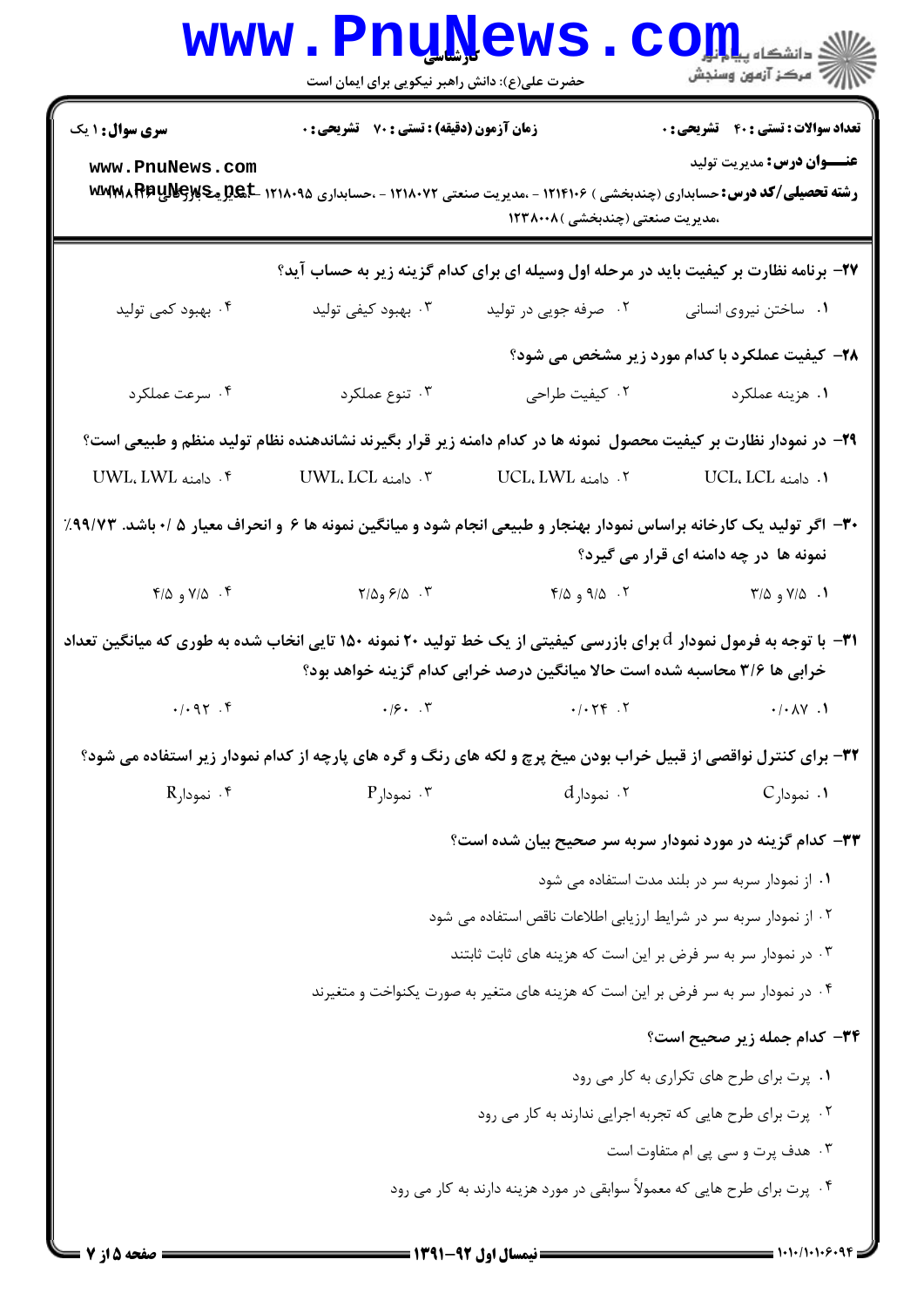

**: صفحه ۱۶ ز 7 =**